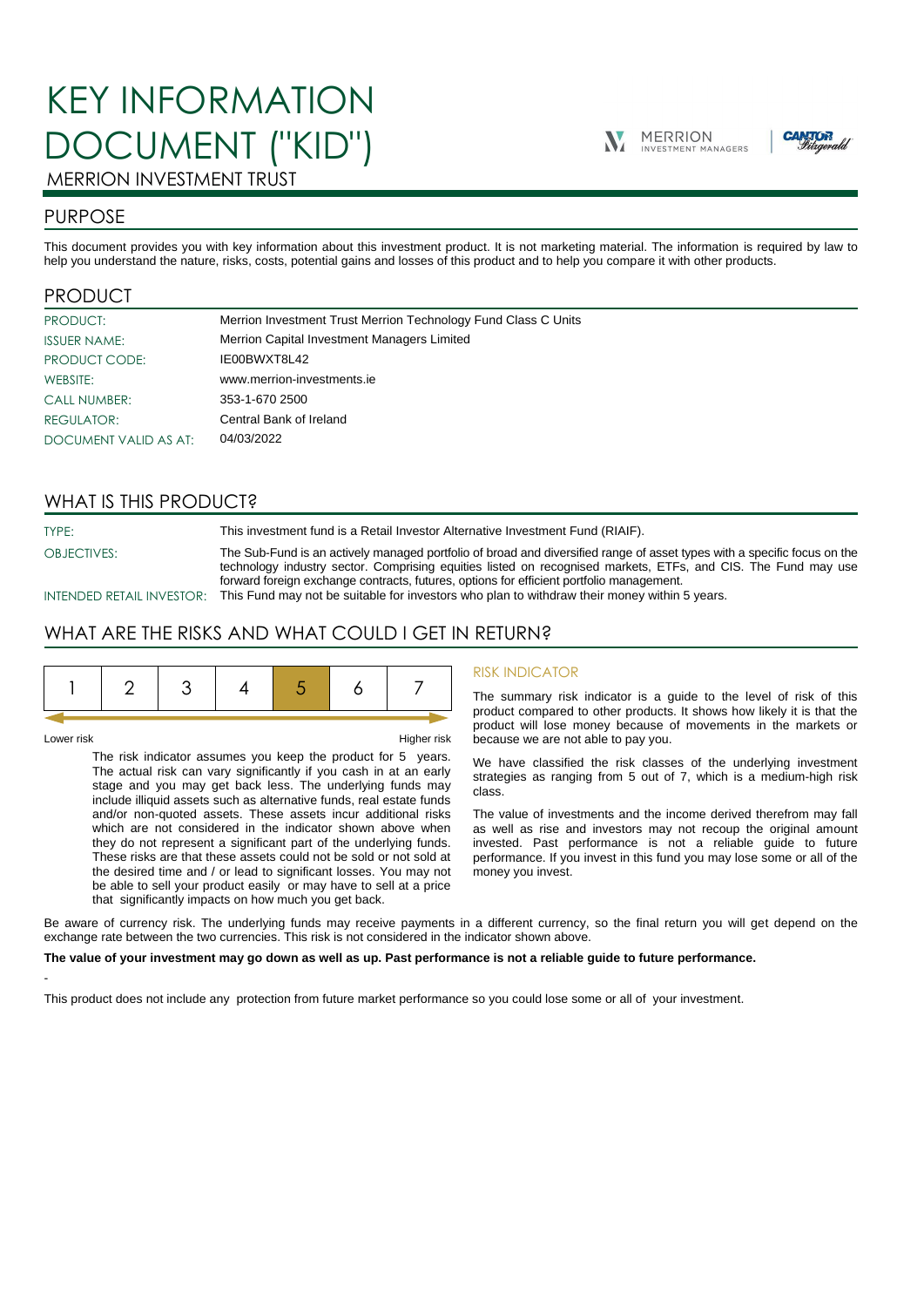#### PERFORMANCE SCENARIOS

Market developments in the future cannot be accurately predicted. The scenarios shown are only an indication of some of the possible outcomes based on recent returns. Actual returns could be lower.

#### INVESTMENT 10000 EUR

| <b>SURVIVAL SCENARIOS</b>  |                                     | 1 YEAR        | 3 YEARS       | 5 YEARS<br><i><b>IRECOMMENDED</b></i><br><b>HOLDING PERIOD)</b> |
|----------------------------|-------------------------------------|---------------|---------------|-----------------------------------------------------------------|
| STRESS SCENARIO            | What might you get back after costs | 1050.63 EUR   | 3914.31 EUR   | 2846.38 EUR                                                     |
|                            | Average return each year            | $-89.49%$     | $-26.85%$     | $-22.22%$                                                       |
| UNFAVOURABLE SCENARIO      | What might you get back after costs | 9 148.43 EUR  | 11 075.9 EUR  | 14 334.51 EUR                                                   |
|                            | Average return each year            | $-8.52%$      | 3.46%         | 7.47%                                                           |
| <b>MODERATE SCENARIO</b>   | What might you get back after costs | 12 253.14 EUR | 18 371.32 EUR | 27 544.4 EUR                                                    |
|                            | Average return each year            | 22.53%        | 22.47%        | 22.46%                                                          |
| <b>FAVOURABLE SCENARIO</b> | What might you get back after costs | 16 374.2 EUR  | 30 402.8 EUR  | 52 807.54 EUR                                                   |
|                            | Average return each year            | 63.74%        | 44.87%        | 39.49%                                                          |

This table shows the money you could get back over the recommended holding period, under different scenarios, assuming that you invest 10000 EUR.

The scenarios shown illustrate how your investment could perform. You can compare them with the scenarios of other products.

The scenarios presented are an estimate of future performance based on evidence from the past, and are not an exact indicator. What you get will vary depending on how the market performs and how long you keep the investment.

## WHAT HAPPENS IF MERRION CAPITAL INVESTMENT MANAGERS LIMITED IS UNABLE TO PAY OUT?

In the unlikely event of a default of the Manager (the manufacturer) – Merrion Capital Investment Managers Ltd.; the sub-fund employs an independent depositary (Northern Trust Fiduciary Services (Ireland) Limited) to hold and register the sub-funds' assets independent of the Manager. For further information on the depositary and the sub-fund structure, please refer to the Merrion Investment Trust Prospectus which can be found at: http://www.merrion-investments.ie/assets/riaifpros.pdf

### WHAT ARE THE COSTS?

#### COSTS OVER TIME

The Reduction in Yield (RIY) shows what impact the total costs you pay will have on the investment return you might get. The total costs take into account one-off, ongoing and incidental costs.

The amounts shown here are the cumulative costs of the product itself, for three different holding periods. They include potential early exit penalties. The figures assume you invest 10,000 EUR. The figures are estimates and may change in the future.

The person selling you or advising you about this product may charge you other costs. If so, this person will provide you with information about these costs, and show you the impact that all costs will have on your investment over time.

| INVESTMENT 10000 EUR            |                | IF YOU CASH IN AFTER 1 YEAR IF YOU CASH IN AFTER 3 YEARS IF YOU CASH IN AFTER 5 YEARS |                     |
|---------------------------------|----------------|---------------------------------------------------------------------------------------|---------------------|
| Total costs                     | <b>191 EUR</b> | 872.98 EUR                                                                            | <b>2 216.03 EUR</b> |
| Impact on return (RIY) per year | 1.91%          | 1.91%                                                                                 | 1.91%               |

#### COMPOSITION OF COSTS

The table below shows:

\* The impact each year of the different types of costs on the investment return you might get at the end of the recommended holding period.

\* What the different cost categories mean.